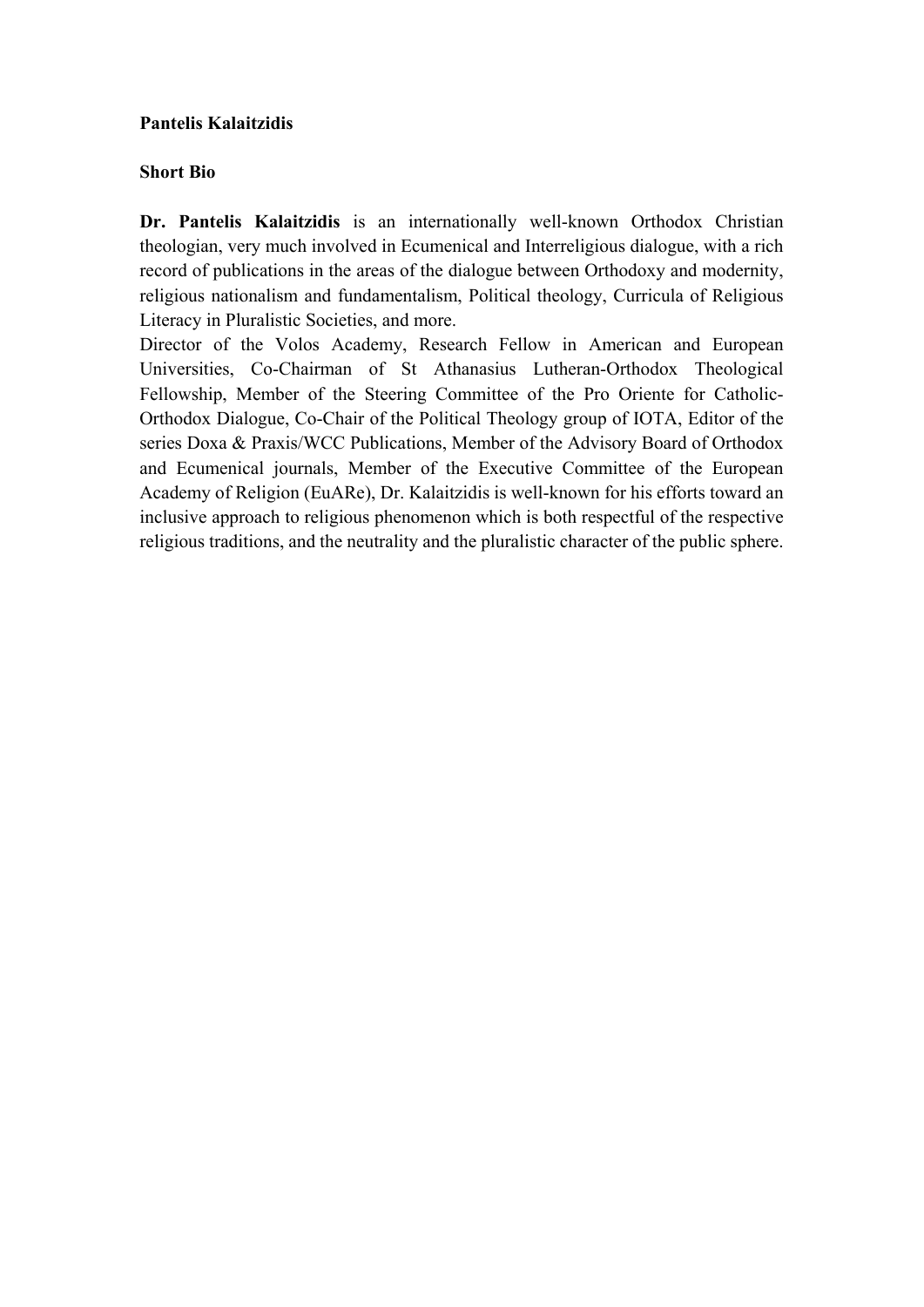# **Statement**

As the director of the Volos Academy for Theological Studies, my interest for the Executive Committee of EuARe can be summarized in the following three points:

(a) the importance of a pluralistic, non-denominational, and inclusive approach to religious matters both in public schools and media in order to address the phenomenon of the so-called religious illiteracy and to shape European citizens of tomorrow who will be characterized by tolerance of religious otherness and diversity, and not be seduced by populistic rhetoric which misappropriates religious issues.

(b) the emphasis on the East and South-Eastern Europe and the Middle East, not as areas of religious conflict, clashing nationalisms and geopolitical rivalry, but rather as geographical areas with embedded spiritual and cultural patrimony that can promote the coexistence of religious diversity and, more generally, religion both as personal and cultural value, as well as a factor of peace and reconciliation.

and finally (c) the need to promote an Orthodox Christian theology and tradition in general that is not identified with nationalist state schemes and models of cultural wars but instead it stands critically and self-critically against the temptations of fundamentalism and intolerance being able to contribute to addressing contemporary challenges such as the ecological crisis, the understanding of human being in the post-modern society, etc.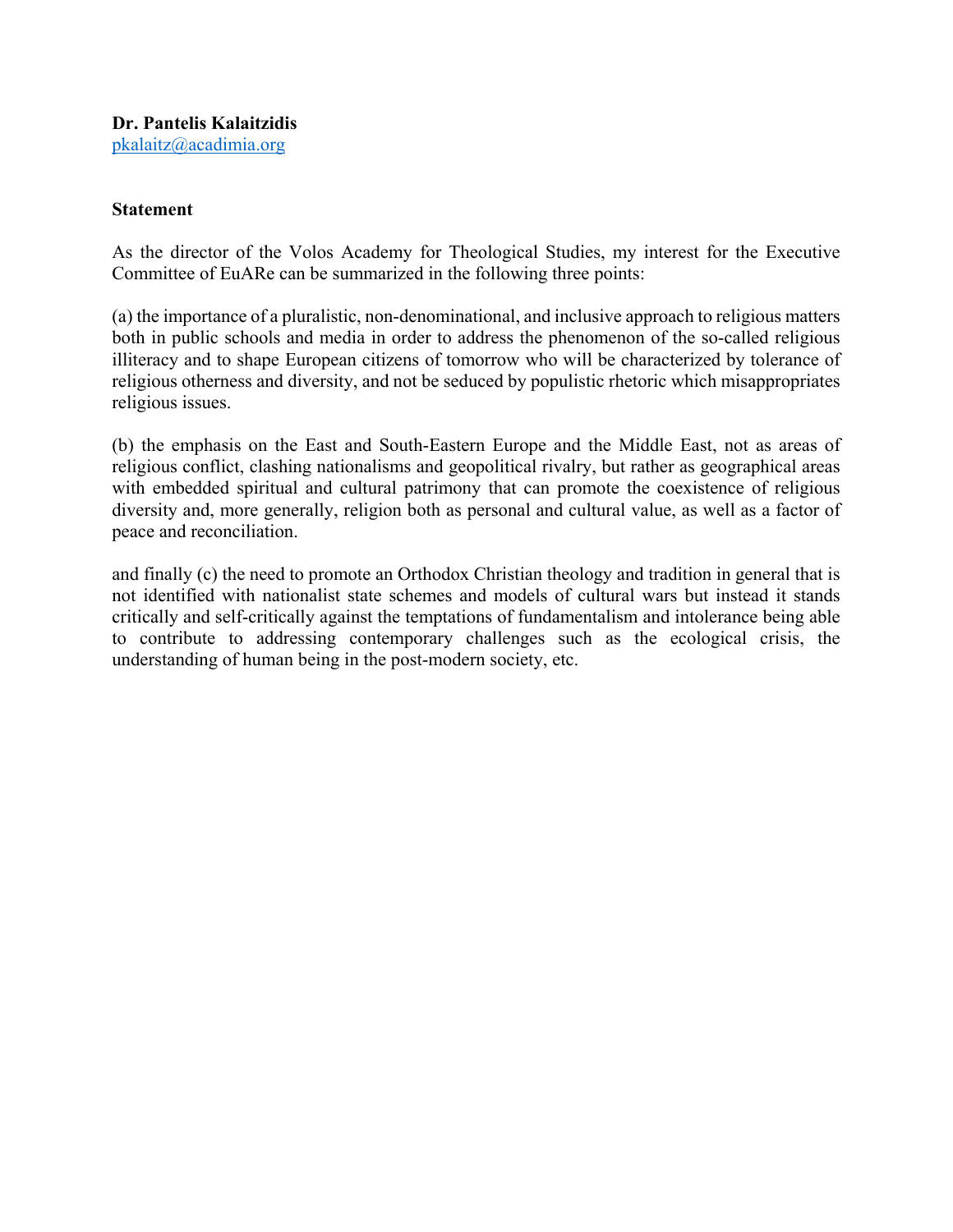# **Pantelis Kalaitzidis**

#### **Curriculum Vitae**

**Dr. Pantelis Kalaitzidis** studied Theology in Thessaloniki, and Philosophy in Paris, Sorbonne and Ecole pratique des hautes études. He has published extensively in many languages (Greek, English, French, German, Italian, Spanish, Portuguese, Dutch, Czech, Romanian, Serbian, Croatian, Bulgarian, Russian, Belarusian, and Arabic) in the areas of the eschatological dimension of Christianity, the dialogue between Orthodoxy and modernity, religious nationalism and fundamentalism, Political theology, contemporary Orthodox theology, issues of renewal and reformation in Eastern Orthodoxy, Ecumenical and Inter-religious dialogue, Curricula of Religious Literacy in Pluralistic Societies, and more. He serves as the editor of the theological series "Doxa & Praxis: Exploring Orthodox Theology" (WCC Publications), while he is a member of the Advisory Board of the *Review of Ecumenical Studies* (Sibiu, Romania), of the Orthodox journal *The Wheel* (USA), the *Journal of Orthodox Christian Studies* (John Hopkins University Press), and *Political Theology* (Taylor and Francis). He taught Systematic Theology at the Hellenic Open University, and at St Sergius Institute of Orthodox Theology in Paris (as Visiting Professor). He has also been a Research Fellow at Holy Cross Greek Orthodox School of Theology (Boston), Princeton Theological Seminary, and Princeton University (New Jersey), DePaul University (Chicago), at the Faculty of Theology and Religious Studies of KU Leuven (Belgium), and at the Faculty of Protestant Theology of Münster University (Germany). Dr. Kalaitzidis is Co-Chairman of St Athanasius Lutheran-Orthodox Theological Fellowship, Member of the Steering Committee of the Pro Oriente Foundation for Catholic-Orthodox Dialogue, a member of the Executive Committee of the European Academy of Religion (EuARe, Bologna), a Chair (jointly with Prof. Papanikolaou) of the Political Theology group of the International Orthodox Theological Association (IOTA), as well as a member of the American Academy of Religion (AAR), and the Society of Christian Ethics (SCE). For the last twenty-two years Dr. Kalaitzidis has been the Director of the Volos Academy for Theological Studies, a research center in Greece dealing with contemporary issues for Eastern Orthodoxy.

In May 2007, Dr. Kalaitzidis was awarded with the honor of "Chévalier dans l'ordre de palme académique" (French Minister of Foreign Affairs and Institut français d'Athènes).

Publication of his books include, among others, the following titles:

*- Orthodoxie şi modernitate. O Introducere,* traducere din neogreacă de Florin-Cătălin Ghiţ, Prefaţă de Radu Preda, Colecţia Universitas, Seria Theologia Socialis 9 (Cluj-Napoca: Eikon Publications, 2010).

*Orthodoxy and Political Theology* (Geneva: WCC Publications, 2012).